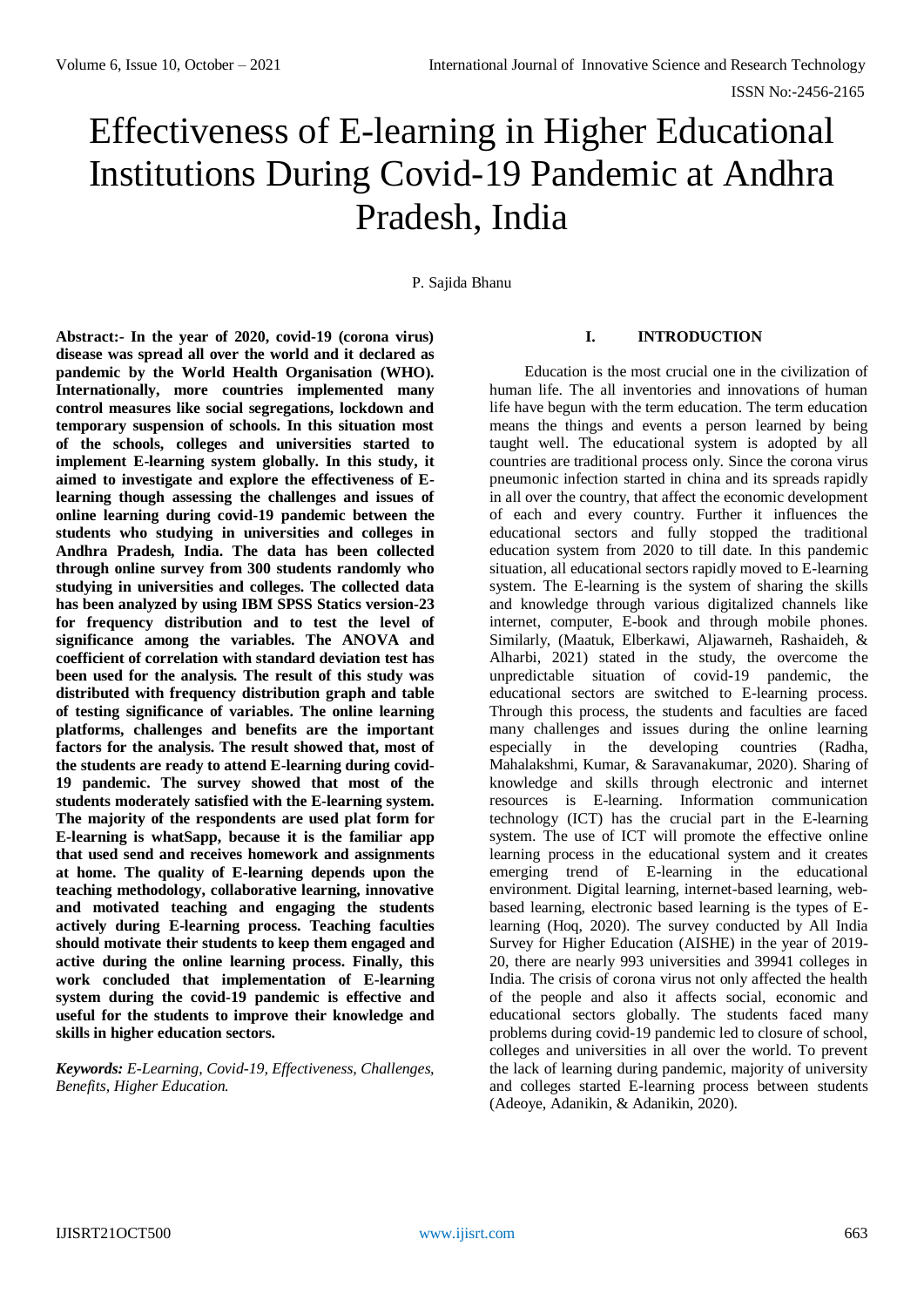## **II. REVIEW OF LITERATURE**

#### 1. **Online learning during COVID-19 pandemic**

Nowadays educational institutions are moved to online teaching due to COVID 19 pandemic. Globally, more than 1.2 billion students in 186 countries were affected by educational institution closed due to pandemic on March 12 2020 onwards. In the similar way,[\(Muthuprasad, Aiswarya,](https://docs.google.com/document/d/14d1I0_-EH1RoxxK8LMB_R7DRbWTv8_CQ/edit#heading=h.z337ya)  [Aditya, & Jha, 2021\)](https://docs.google.com/document/d/14d1I0_-EH1RoxxK8LMB_R7DRbWTv8_CQ/edit#heading=h.z337ya) deliberated that effectiveness of online learning, design, strategies and preparedness is still not clear in many developing countries like India. This study aimed to analyse the perception and preferences of online learning of students in the pandemic period. The study explores the preference of students on online learning attributes and its implication of online learning between the students. The result stated that majority of the students are ready to attend online classes during the pandemic period. The learning skill of the students were analysed by testing hypothesis, the result shows positive significant in the study. Moreover, [\(Coman, Țîru, Meseșan-Schmitz, Stanciu, & Bularca, 2020\)](https://docs.google.com/document/d/14d1I0_-EH1RoxxK8LMB_R7DRbWTv8_CQ/edit#heading=h.2s8eyo1) reviewed on students perception regarding online teaching and learning, capacity to gather knowledge and use of e learning during the pandemic. Online survey has been conducted to 762 students through structured questionnaire in Romanian university. The result of the study revealed that in Romania the effectiveness and benefits of online learning is low impact between the students. The disadvantages are more in e-learning in Romanian institutions. Similarly, [\(Edy,](https://docs.google.com/document/d/14d1I0_-EH1RoxxK8LMB_R7DRbWTv8_CQ/edit#heading=h.3rdcrjn)  [2020\)](https://docs.google.com/document/d/14d1I0_-EH1RoxxK8LMB_R7DRbWTv8_CQ/edit#heading=h.3rdcrjn) stated the t implementation of online teaching and learning activities using several medias like Google zoom, WebEx and Google meet. It is necessary to continue the learning through online due to the covid-19 pandemic period. In this study project-based learning skill has been analysed between the students to increase the innovations and creativity in online learning. The result showed that there are more implications and improvements in student learning outcomes in the COVID 19 pandemic periods.



**Figure 1: E-learning platforms, (source: [\(Edy, 2020\)](https://docs.google.com/document/d/14d1I0_-EH1RoxxK8LMB_R7DRbWTv8_CQ/edit#heading=h.3rdcrjn))**

#### 2. **E-learning in higher studies**

In the college level educational institutions are implemented online learning due to COVID 19 pandemic in all over the world. E-learning is the process of teaching and learning through the use of ICT (Information and Communication Technology). Likely, [\(Demuyakor, 2020\)](https://docs.google.com/document/d/14d1I0_-EH1RoxxK8LMB_R7DRbWTv8_CQ/edit#heading=h.17dp8vu) suggested the online learning platform and level of satisfaction in students perception higher education level in china. This study conducted an online survey to investigate the satisfaction level of online learning at selected intuitions

in china. The findings suggested that implementation of online teaching and learning is the great thing for the students to continue their studies in the pandemic period. The some issues in online learning are poor network connection, cost of buying mobiles, laptops and internets and other disruptions. Furthermore, [\(Bahasoan, Ayuandiani,](https://docs.google.com/document/d/14d1I0_-EH1RoxxK8LMB_R7DRbWTv8_CQ/edit#heading=h.4d34og8)  [Mukhram, & Rahmat, 2020\)](https://docs.google.com/document/d/14d1I0_-EH1RoxxK8LMB_R7DRbWTv8_CQ/edit#heading=h.4d34og8) aimed to determine the effectiveness of online learning during COVID 19 pandemic. It is an empirical and quantitative study that collected data through online with simple random sampling method. The targeted populations are management students in university of west Sulawesi. The study concluded that online learning is effective and inefficient, because the cost of online learning is higher than offline learning process.



The covid-19 pandemic has been the major issue and key factor for implemented online teaching and learning process in globally. Most of the higher educational institutions are moved to E-learning to sustain their educational institutions in the environment. It is the only learning way for the students during the covid-10 pandemic period. Subsequently, [\(Agormedah, Henaku, Ayite, &](https://docs.google.com/document/d/14d1I0_-EH1RoxxK8LMB_R7DRbWTv8_CQ/edit#heading=h.2et92p0)  [Ansah, 2020\)](https://docs.google.com/document/d/14d1I0_-EH1RoxxK8LMB_R7DRbWTv8_CQ/edit#heading=h.2et92p0) explored the study on student's responses to online teaching and learning in higher education. The data has been collected from 467 students through online survey with structured questionnaire. The study suggested that positive response for online teaching during the COVID 19 pandemic. However, it concluded that the online teaching had two positive and negative effects because the students lacked in training and poor internet connection.

#### 3. **Effectiveness and benefits of E-learning**

The covid-19 pandemic has been disrupted the educational sectors globally in all universities and colleges. Thus all educational institutes shifted their traditional educational system to online learning system. It has been created major challenges for the higher education communities. Similarly, [\(Abdulkareem & Eidan, 2020\)](https://docs.google.com/document/d/14d1I0_-EH1RoxxK8LMB_R7DRbWTv8_CQ/edit#heading=h.30j0zll) reviewed on the challenges faced by higher education sectors globally during the covid-19 pandemic and how the online learning with related techniques, implications and platforms were supporting for effective online teaching. The challenges, benefits and disadvantages of applying new technologies for online teaching and overcoming disadvantages were discussed in this study. Moreover, [\(Igbokwe, Okeke-James, Anyanwu, & Eli-Chukwu, 2020\)](https://docs.google.com/document/d/14d1I0_-EH1RoxxK8LMB_R7DRbWTv8_CQ/edit#heading=h.35nkun2)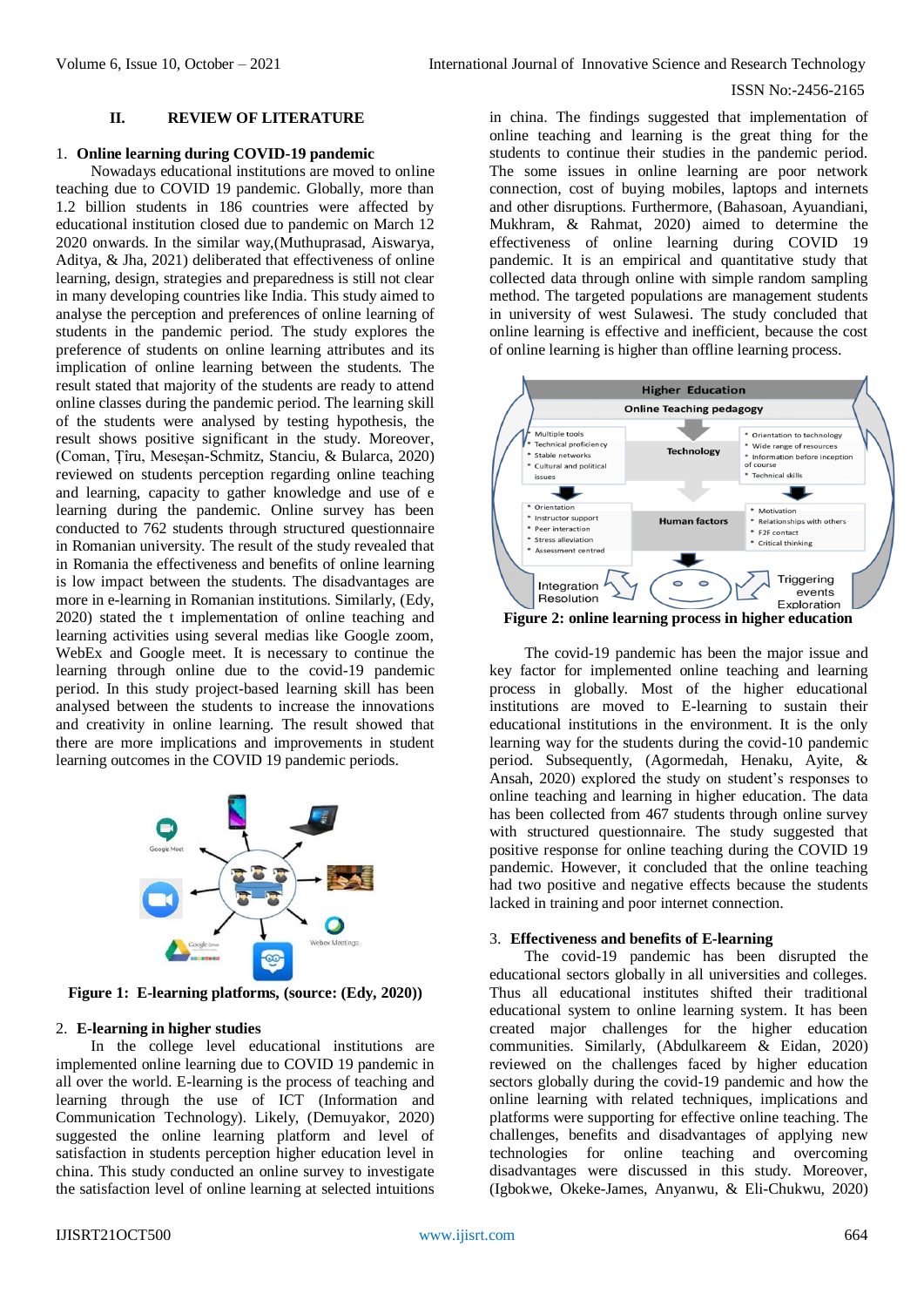investigated on managing the challenges to the effective utilisation of E-learning during covid-19 pandemic. The benefits of online learning is enhancement of knowledge, easy communication, reduced physical contact of participants, accommodating the needs of an individual learner, provides safe environment, provides opportunity to learn anytime at anywhere, cost effectiveness, diverse teaching methodology and encouragement of innovation in teaching. Likely, [\(Subedi, Nayaju, Subedi, Shah, & Shah,](https://docs.google.com/document/d/14d1I0_-EH1RoxxK8LMB_R7DRbWTv8_CQ/edit#heading=h.3whwml4)  [2020\)](https://docs.google.com/document/d/14d1I0_-EH1RoxxK8LMB_R7DRbWTv8_CQ/edit#heading=h.3whwml4) deliberated the impact of E-learning during covid-19 pandemic period among nursing students and teachers in Nepal. The E-learning is playing an important role in very country due to covid-19 pandemic, but in the developing

countries like Nepal several challenges are exist. Socioeconomic, technological and literacy background of family is the major challenges of online learning in Nepal. By considering these challenges, the researcher aimed to assess the impact of online learning during the pandemic among teachers and nursing students in Nepal. The result showed that majority of the respondents is suffered from poor electricity and internet connection during the online classes. The study concluded that E-learning is necessary for continuing the education during pandemic period but it is necessary to overcome the challenges of E-learning in the developed countries[\(Sandars, 2021\)](https://docs.google.com/document/d/14d1I0_-EH1RoxxK8LMB_R7DRbWTv8_CQ/edit#heading=h.2xcytpi).



**Figure 3: benefits of E-learning, (internet source)**

# **4. Challenges of E-learning**

Implementation of online learning among the students is a challenging issue for several universities and institutions in developed and developing countries. The major challenges of E-learning system are poor network connection and many of the students not willing to attend online learning. Accordingly, [\(Almaiah, Al-Khasawneh, &](https://docs.google.com/document/d/14d1I0_-EH1RoxxK8LMB_R7DRbWTv8_CQ/edit#heading=h.tyjcwt)  [Althunibat, 2020\)](https://docs.google.com/document/d/14d1I0_-EH1RoxxK8LMB_R7DRbWTv8_CQ/edit#heading=h.tyjcwt) has indicated the challenges of E-learning system has categorised into four parts such as, individual challenges, technological challenges, course challenges and cultural challenges. But these challenges are varies from one country to another country depends upon the livingness, economic conditions, culture and other factors. The lack of utilising ICT knowledge, weakness of teaching through online, poor network connection is the major challenges of developing countries. Furthermore, [\(Vershitskaya,](https://docs.google.com/document/d/14d1I0_-EH1RoxxK8LMB_R7DRbWTv8_CQ/edit#heading=h.2bn6wsx)  [Mikhaylova, Gilmanshina, Dorozhkin, & Epaneshnikov,](https://docs.google.com/document/d/14d1I0_-EH1RoxxK8LMB_R7DRbWTv8_CQ/edit#heading=h.2bn6wsx)  [2020\)](https://docs.google.com/document/d/14d1I0_-EH1RoxxK8LMB_R7DRbWTv8_CQ/edit#heading=h.2bn6wsx) aimed to evaluate the readiness of educational institutions and students for online learning. The main objective of the study is to identify the problems and issues of ICT (information communication and technology) in educational system while introducing E-learning. The survey has been conducted through online among the first year IT students of three universities implemented the elearning system. The result showed that there are some issues and challenges in E-learning like poor service strategies, poor marketing strategies and insufficient

technical support. It is revealed that most of the students they independently developed applications for online learning [\(Aboagye, Yawson, & Appiah, 2021\)](https://docs.google.com/document/d/14d1I0_-EH1RoxxK8LMB_R7DRbWTv8_CQ/edit#heading=h.1fob9te). The study finally concluded with the major challenges of E-learning; inadequate ICT and online learning infrastructure, lack of affordable and adequate internet bandwidth, financial constraints, lack of online learning policies, lack of interest and commitment among the teaching faculties to use online learning, lack of technical content development and poor network connection issues during online classes. Similarly, [\(Mahyoob, 2020\)](https://docs.google.com/document/d/14d1I0_-EH1RoxxK8LMB_R7DRbWTv8_CQ/edit#heading=h.44sinio) investigated the challenges and obstacles of E-learning between the English Language Learners (EFL) in arts and science colleges, Saudi Arabia. The major contribution of the study is to evaluate the learners experience through online learning and the challenges faced during E-learning. It is found from the study the major issue of online learning during covid-19 pandemic is academic, technical and communication challenges. The study concluded that most of the EFL learners are not willing in online teaching, they couldn't fulfil their learning progress compare to traditional method of teaching [\(Aboagye et al.,](https://docs.google.com/document/d/14d1I0_-EH1RoxxK8LMB_R7DRbWTv8_CQ/edit#heading=h.1fob9te) [2021\)](https://docs.google.com/document/d/14d1I0_-EH1RoxxK8LMB_R7DRbWTv8_CQ/edit#heading=h.1fob9te).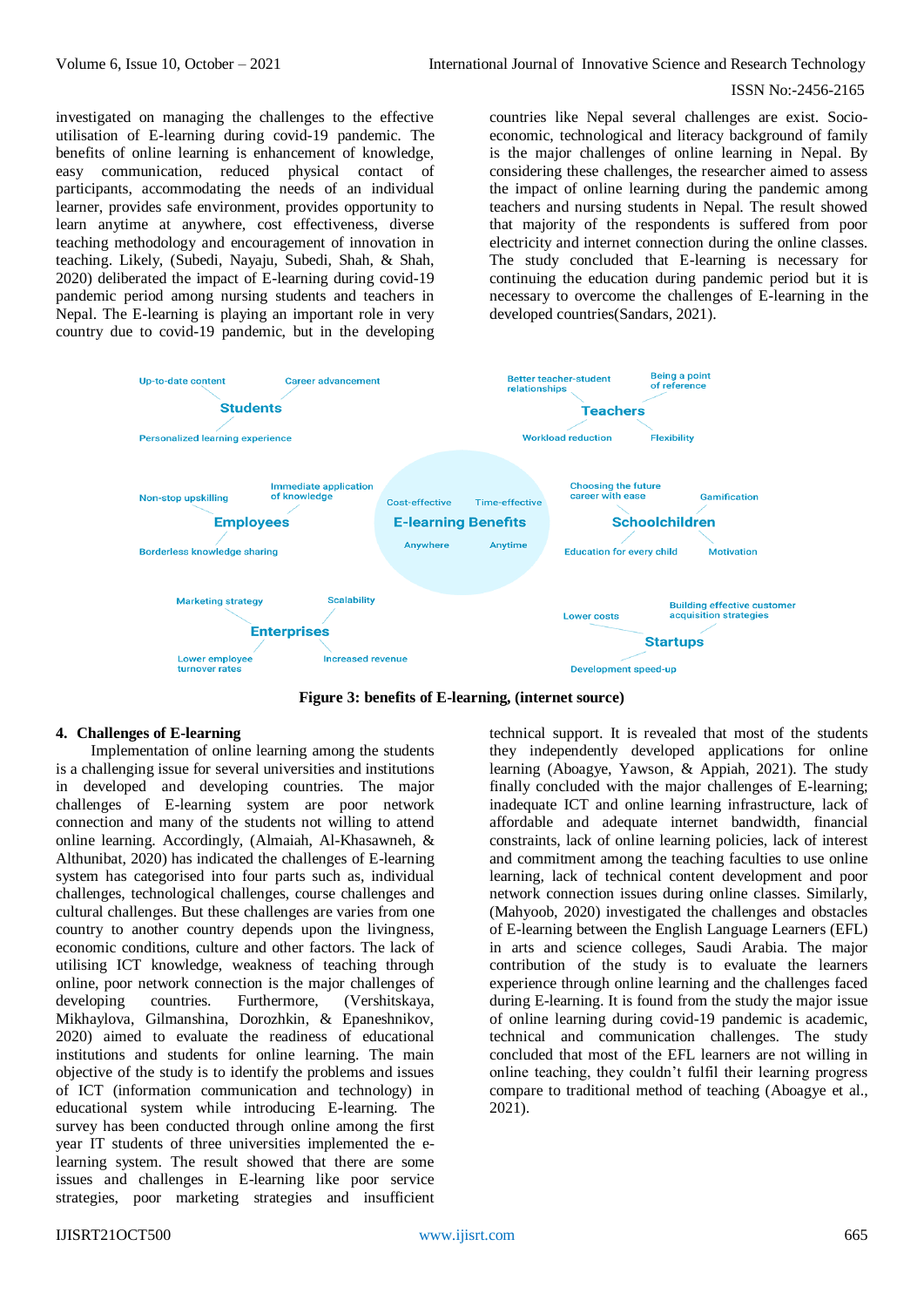## **III. RESEARCH GAP**

In this section describes the various limitation of existing research work done in online learning during covid-19 pandemic. Accordingly, [\(Radha et al., 2020\)](https://docs.google.com/document/d/14d1I0_-EH1RoxxK8LMB_R7DRbWTv8_CQ/edit#heading=h.4i7ojhp) was failed to analyses the challenges and issues of E-learning. The data has been gathered from student's view only, it is necessary to analyse the effectiveness of E-learning between faculties and students also. Consequently, [\(Coman et al., 2020\)](https://docs.google.com/document/d/14d1I0_-EH1RoxxK8LMB_R7DRbWTv8_CQ/edit#heading=h.2s8eyo1) has conducted the study only in two universities and the sample was non-probabilistic, thus the result can not applicable for the entire educational system in the country. Some limitations should be improved to implement effective Elearning during the pandemic period currently and future. Our study is proposed to overcome the limitations from the existing studies and to find out the issues and challenges of online learning during the pandemic period and to provide suggestions for future implications.

# **IV. RESEARCH QUESTIONS**

- 1. What is the perception of higher education students about E-learning during covid-19 pandemic in colleges?
- 2. How effective the online learning for students during covid-19 pandemic?
- 3. What are the challenges of online learning and what are the implications to overcome the challenges?
- 4. How to make online classes more innovative, motivated and engaged during online learning?
- 5. Does the student in rural areas will get proper internet connection during E-learning?
- 6. Do the recent applications of E-learning platforms will beneficiary for the students?
- 7. What are the problems the students often encounter during online learning?

# **V. RESEARCH OBJECTIVES**

#### *1. Primary objective:*

- To analyze the effectiveness of online teaching and learning in higher educational institutions during covid-19 pandemic at Andhra Pradesh, India.
- *2. Specific objectives:*
- To identify the challenges and issues of E-learning and provide further implications for improve effectiveness of online learning during covid-19 pandemic in higher education sectors at Andhra Pradesh.
- To implement innovative teaching skills during online learning for engage the students more attentive in online classes.
- To explore the sudden transmission of universities and educational institutions to E-learning system.
- To find out the problems faced by students during online learning and provide further suggestions.

## **VI. SIGNIFICANCE OF STUDY**

This study will help to find out the effectiveness and student's attitudes towards online learning during covid-19 pandemic. This research work has been proposed to analyse the students who are studying in several universities and

## **VII. METHODOLOGY**

## **1.** *Research design*

This study is descriptive and quantitative in nature. The data has been collected randomly from the respondents for the primary data analysis. The secondary data has been collected through articles, magazines and other internet sources.

#### *2. Participants*

The targeted population for the study has been selected simple random method basis from randomly selected 300 students in 5 universities and colleges at Andhra Pradesh, India. From the participants' majority of the respondents are female (63%) and other remaining are men (37%).



#### *3. Data collection method*

The data has been collected through online survey by using Facebook, what Sapp, email and Insta-gram with structured questionnaire from 300 respondents who studying universities and colleges in Andhra Pradesh. The average time duration for answering the questions is 10 minutes through online.

## *4. Research instrument*

To collect data, a structured questionnaire has been used. The questionnaire includes major two parts, the demographic questions and research based questions. In the demographic question, the gender, age, marital status, educational qualification, studying institution and family background were included. And for the research based questions 3 point liker scale and 5 point liker scale questions were included to analyze the effectiveness of online learning during covid-19 pandemic.

#### *5. Data analysis*

The collected data has been analyzed by using IBM SPSS Statics version of 23 for frequency distribution and to test the level of significance among the variables. The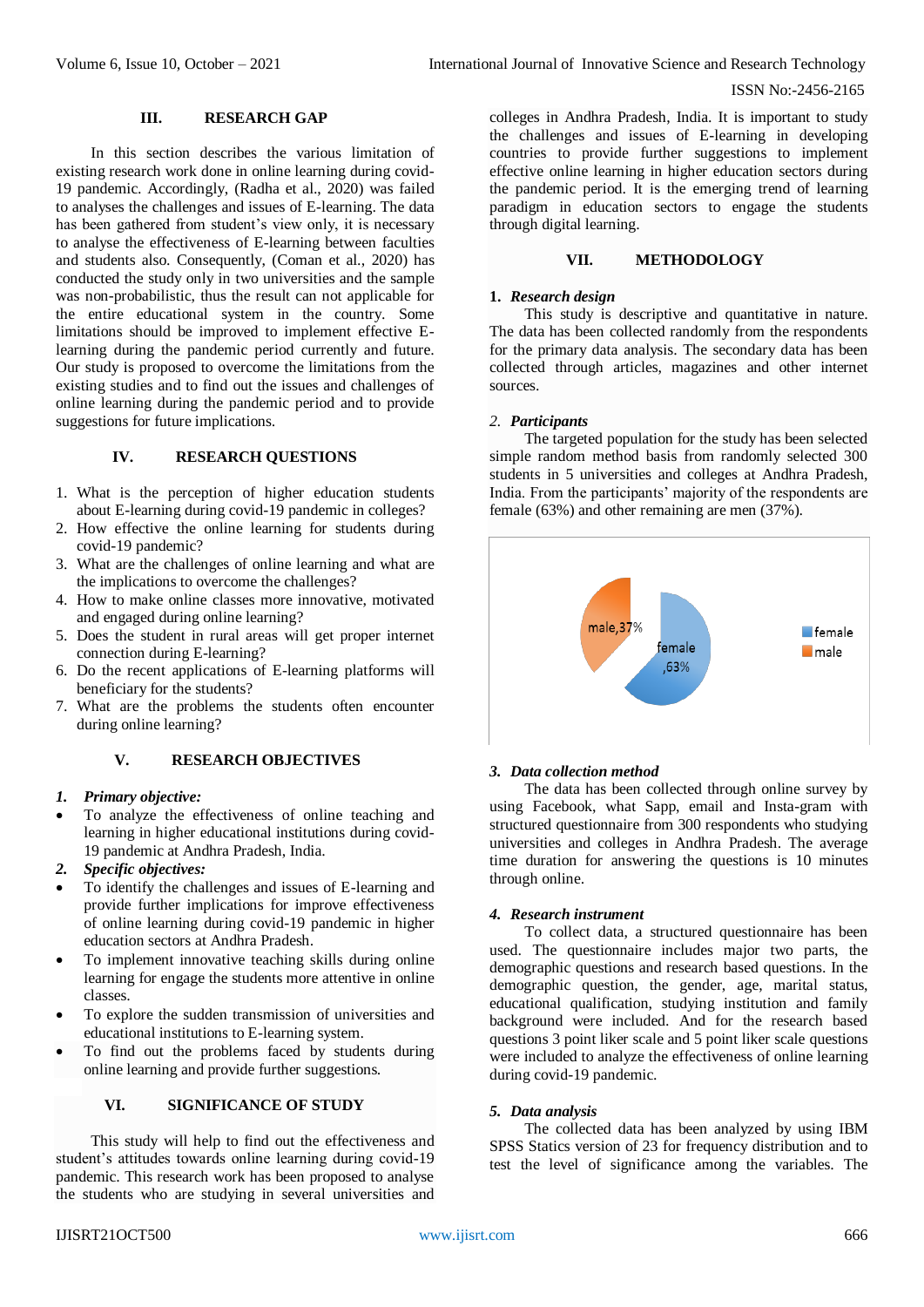ANOVA and coefficient of correlation with standard deviation test has been used for the analysis.

## **VIII. RESULT AND DISCUSSION**

The result of this study was distributed with frequency distribution graph and table of testing significance of variables. The online learning platforms, challenges and benefits are the important factors for the analysis. Willingness towards E-learning, satisfaction level, technical issues of E-learning, knowledge and skill improvement level through E-learning and usefulness of E-learning during the covid-19 pandemic were analyzed in the result and discussion section.

## **1. Frequency distribution analysis**

| <b>Online learning platform</b> | frequency | percentage |
|---------------------------------|-----------|------------|
| what Sapp                       | 105       | 35%        |
| Google classroom                | 65        | 22%        |
| Google meet                     | 40        | 13%        |
| Email                           | 28        | 9%         |
| Zoom meet                       | 62        | 21%        |
| <b>Total</b>                    | 300       | 100%       |

The below figure analyses the usage of online learning platforms for attending online classes in the covid-19 pandemic period. Majority of the universities and colleges were used what Sapp for send and receive assignments and home works. 35% of the respondents are used what Sapp is the platform for conducting online classes for the students. 22% of the respondents are using Google classroom, 21% are zoom meet an the lowest percentage of the respondents are using e-mail (9%) as the E-learning platform. The percentage level of online learning platform has been shown in the below figure.



**Figure 4: online learning platforms**

In the below figure-4, the challenges of E-learning were analyzed from 300 respondents who studying in universities and colleges in Andhra Pradesh. The majority of the respondents (110) in per cent 37% were faced poor internet connection during the online classes. 23 % of the respondents were struggled with slow working of internet.

18% of the respondent's stated that there are no lab sessions and experiment based learning to improve the learning skills. The lowest percentage of the respondents (7%) is stated that there are no issues and challenges in the online learning system.



The below figure-5 analysis represented the willingness of students on online learning during the covid-19 pandemic. Out of 300 respondents, the majority of the respondents (238) stated positive responds to the question that showed that 79 % of the respondents are willing to attend online classes in the pandemic period and the remaining 21% of the respondents are not willing to attend online classes during the covid-19 pandemic period.



**Figure 6: willingness towards online learning**

Below figure shows the satisfaction level of students towards online learning in universities and colleges. The majority of the respondents (49%) stated the moderate level of satisfaction towards online learning. 32% of the respondents have high level of satisfaction on E-learning and 19% of the respondents are stated low level of satisfaction towards online learning during the covid-19 pandemic in universities and engineering colleges in Andhra Pradesh.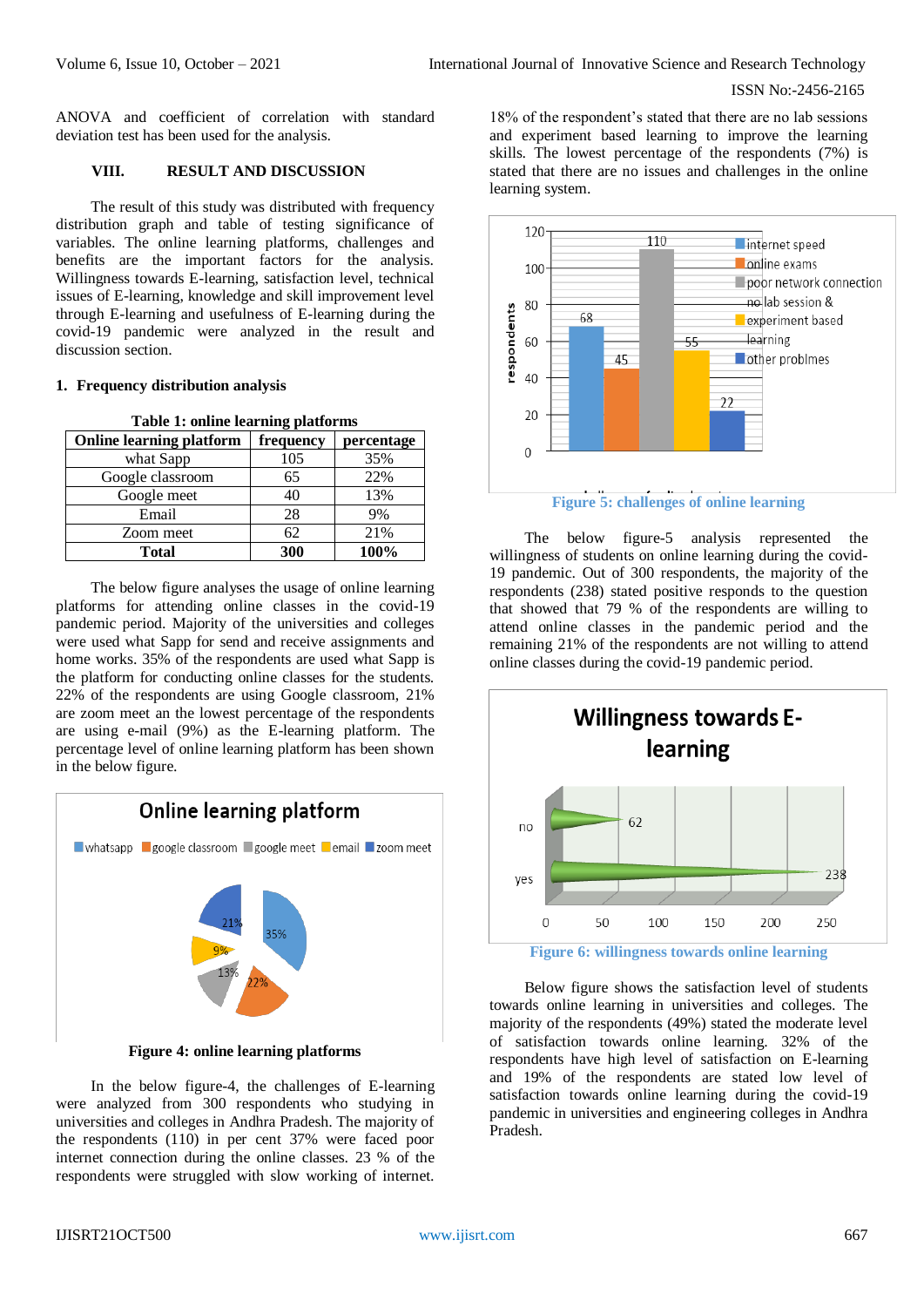

**Figure 7: satisfaction level of students on E-learning**

# **2. Testing of significance**

| Table 2: Statistical descriptive analysis of variables              |      |                 |                    |          |          |  |  |  |  |
|---------------------------------------------------------------------|------|-----------------|--------------------|----------|----------|--|--|--|--|
| <b>variables</b>                                                    | mean | <b>Standard</b> | <b>Correlation</b> | kurtosis | skewness |  |  |  |  |
|                                                                     |      | deviation       | <b>Coefficient</b> |          |          |  |  |  |  |
| E-learning platform                                                 | .092 | .458            | 1.044              | .507     | 0.452    |  |  |  |  |
| Challenges of E-learning                                            | 1.30 | .651            | 1.227              | $-.236$  | 1.32     |  |  |  |  |
| Willingness on E-learning                                           | .154 | 1.76            | 1.041              | .237     | .087     |  |  |  |  |
| Satisfaction level of E-learning                                    | .189 | .907            | 1.117              | $-.283$  | $-.543$  |  |  |  |  |
| Improvement of student's skill and knowledge through E-<br>learning | .170 | 1.30            | 1.303              | .768     | 0.32     |  |  |  |  |
| Technical issues of E-learning                                      | .181 | .770            | $-.283$            | $-1.29$  | 1.09     |  |  |  |  |
| Comparison of traditional learning and E-learning                   | .087 | .852            | .699               | $-.509$  | $-.874$  |  |  |  |  |

From the descriptive statistical table analysis, it is showed that the significant value of the variables is similarly correlated with one and another. The highest mean value for the above variable is 1.3, which stated that the challenges of E-learning are highly significant compare to other variables. The highest standard deviation value is 1.76, which is more than p value 0.05; it stated that the willingness of students for online learning shows positive significance in the analysis. The significant value for the above table analysis has positive and negative value; it shows that the online learning has both positive and negative influences among the students.

# **Table 3: H1: relationship between traditional learning and E-learning**

| <b>One-way ANOVA</b>  |                                            |     |      |          |  |  |  |
|-----------------------|--------------------------------------------|-----|------|----------|--|--|--|
|                       | Sum of Squares df   Mean Square   F   Sig. |     |      |          |  |  |  |
| <b>Between Groups</b> | .111                                       |     | .056 | .249.782 |  |  |  |
| Within Groups         | 4.929                                      | 299 | .224 |          |  |  |  |
| Total                 | 5.040                                      | 300 |      |          |  |  |  |

The significant p value is .782, which is more than p value 0.05. Hence the alternate hypothesis is rejected and the null hypothesis is accepted. It shows the negative impact on the variables. Finally, it stated that there is no significant relationship between the traditional learning system and Elearning system.

# **IX. DISCUSSION**

Due to the covid-19 pandemic, the education sectors rapidly moved to digitalization and adapted to online learning system with a short period of time. The E-learning process has both negative and positive influence on

educational system. It is beneficiary for the students in the covid-19 pandemic period but it does not work for the long term process. The existing studies revealed that online learning gives benefits for the students during the covid-19 pandemic period as the complementary tool for traditional learning system. Moreover, [\(Gohiya & Gohiya, 2020\)](https://docs.google.com/document/d/14d1I0_-EH1RoxxK8LMB_R7DRbWTv8_CQ/edit#heading=h.26in1rg) stated that students had the positive attitudes towards E-learning still they encountered some technical issues. It is useful for the pandemic period to continue their studies at home. Similarly, [\(Mseleku, 2020\)](https://docs.google.com/document/d/14d1I0_-EH1RoxxK8LMB_R7DRbWTv8_CQ/edit#heading=h.2jxsxqh) deliberated the effectiveness of E-learning during covid-19 pandemic and explored the benefits and challenges of E-learning. The face to face interaction is missed during online learning and it should solve to become effective E-learning between the students. It is important to adopt and motivated ourselves to learn digitally to overcome the covid-19 pandemic influence on educational sectors [\(Azlan et al., 2020\)](https://docs.google.com/document/d/14d1I0_-EH1RoxxK8LMB_R7DRbWTv8_CQ/edit#heading=h.1t3h5sf).

In the similar way, the above result stated that, most of the students are ready to attend E-learning during covid-19 pandemic. The survey showed that most of the students moderately satisfied with the E-learning system. The majority of the respondents are used plat form for E-learning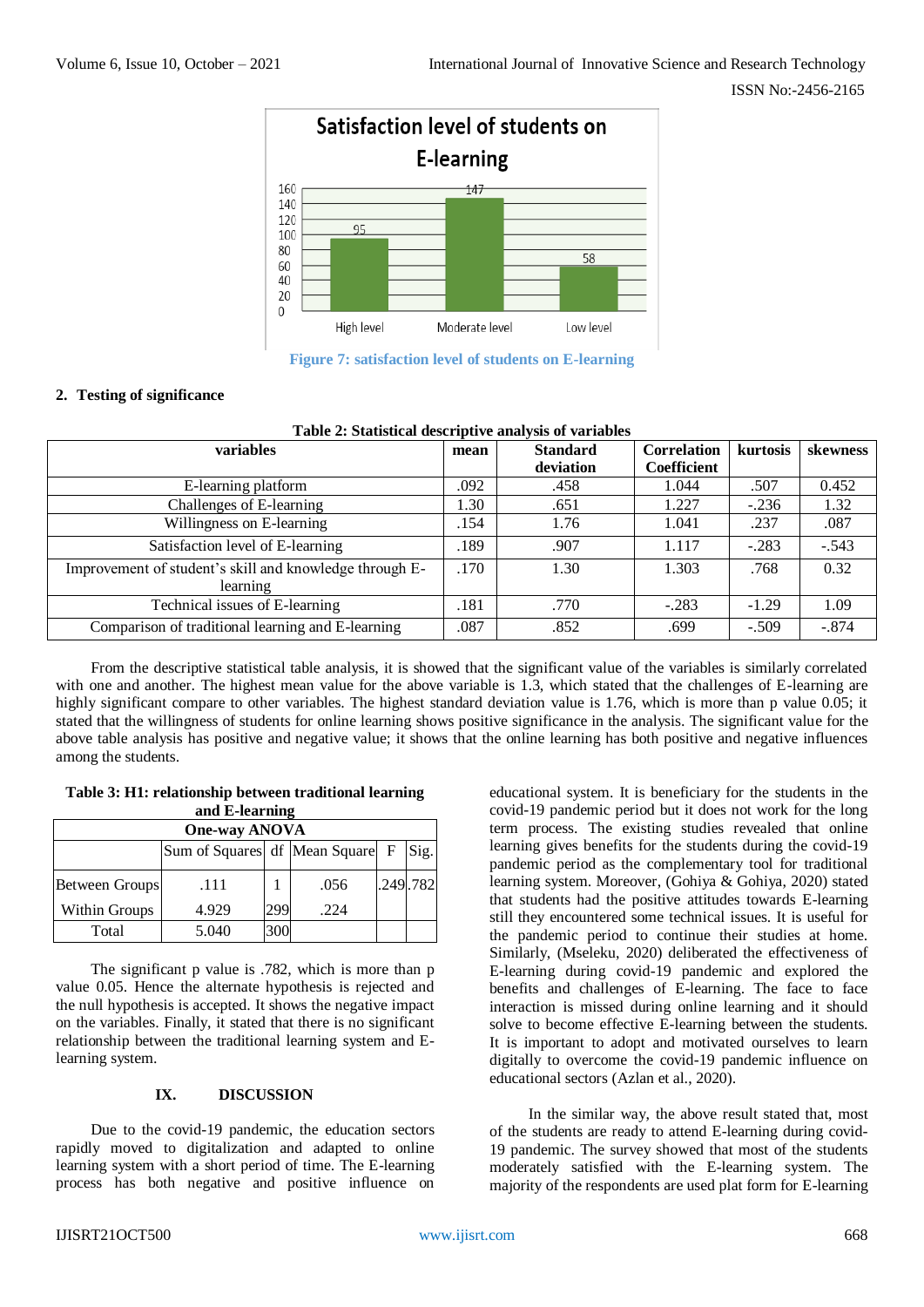is what Sapp, because it is the familiar app that used send and receives homework and assignments at home. The quality of E-learning depends upon the teaching methodology, collaborative learning, innovative and motivated teaching and engaging the students actively during E-learning process [\(Aboagye et al., 2021\)](https://docs.google.com/document/d/14d1I0_-EH1RoxxK8LMB_R7DRbWTv8_CQ/edit#heading=h.1fob9te). Teaching faculties should motivate their students to keep them engaged and active during the online learning process. The appreciation and recognition to encourage themself should be given to every student during the online learning process [\(Saxena, Baber, & Kumar, 2021\)](https://docs.google.com/document/d/14d1I0_-EH1RoxxK8LMB_R7DRbWTv8_CQ/edit#heading=h.1ci93xb) &[\(Igbokwe et al., 2020\)](https://docs.google.com/document/d/14d1I0_-EH1RoxxK8LMB_R7DRbWTv8_CQ/edit#heading=h.35nkun2). These implementations will increase the attendance ratio, increase their interest and doubts for better outcomes during the E-learning process. furthermore, [\(Pustika, 2020\)](https://docs.google.com/document/d/14d1I0_-EH1RoxxK8LMB_R7DRbWTv8_CQ/edit#heading=h.1y810tw) reveled that it is necessary to overcome the challenges and issues of E-learning during covid-19 pandemic to continue the learning and skill of higher education students. Teachers need to innovate and motivate the students through effective teaching during the E-learning process in the pandemic situation [\(Pal & Vanijja, 2020\)](https://docs.google.com/document/d/14d1I0_-EH1RoxxK8LMB_R7DRbWTv8_CQ/edit#heading=h.3j2qqm3)& [\(Ananga, 2020\)](https://docs.google.com/document/d/14d1I0_-EH1RoxxK8LMB_R7DRbWTv8_CQ/edit#heading=h.3dy6vkm).

# **X. CONCLUSION**

The study aimed to investigate and explore the effectiveness of E-learning though assessing the challenges and issues of online learning during covid-19 pandemic between the students who studying in universities and colleges in Andhra Pradesh. However, it is difficult to evaluate the motivation and activation of students during E-learning due to lack of direct contact between the teaching faculties and students. For the result sections the ANOVA, standard deviation, correlation, kurtosis, skewness, frequency table and graph are used for the analysis. The result and findings suggested that, most of the students they are willing to adopt Elearning system and they are satisfied with the system during the covid-19 pandemic. It is necessary to overcome the challenges and issues faced by the students during online learning especially the poor network connection and other technical issues. The teaching faculties should innovate their teaching strategies and methodology to engage the students more active during the E-learning process. Finally, concluded that implementation of E-learning system during the covid-19 pandemic is effective and useful for the students to improve their knowledge and skills in higher education sectors.

# **REFERENCES**

- [1]. Abdulkareem, T. A., & Eidan, S. M. (2020). Online learning for higher education continuity (during COVID-19 Pandemic). *International Journal of Youth Economy, 4*(2), 125-134.
- [2]. Aboagye, E., Yawson, J. A., & Appiah, K. N. (2021). COVID-19 and E-learning: The challenges of students in tertiary institutions. *Social Education Research*, 1- 8.
- [3]. Adeoye, I., Adanikin, A., & Adanikin, A. (2020). COVID-19 and E-learning: Nigeria tertiary education system experience.
- [4]. Agormedah, E. K., Henaku, E. A., Ayite, D. M. K., & Ansah, E. A. (2020). Online learning in higher education during COVID-19 pandemic: A case of Ghana. *Journal of Educational Technology and Online Learning, 3*(3), 183-210.
- [5]. Almaiah, M. A., Al-Khasawneh, A., & Althunibat, A. (2020). Exploring the critical challenges and factors influencing the E-learning system usage during COVID-19 pandemic. *Education and Information Technologies, 25*, 5261-5280.
- [6]. Ananga, P. (2020). Pedagogical Considerations of E-Learning in Education for Development in the Face of COVID-19. *International Journal of Technology in Education and Science, 4*(4), 310-321.
- [7]. Azlan, C. A., Wong, J. H. D., Tan, L. K., Huri, M. S. N. A., Ung, N. M., Pallath, V., . . . Ng, K. H. (2020). Teaching and learning of postgraduate medical physics using Internet-based e-learning during the COVID-19 pandemic–A case study from Malaysia. *Physica Medica, 80*, 10-16.
- [8]. Bahasoan, A. N., Ayuandiani, W., Mukhram, M., & Rahmat, A. (2020). Effectiveness of online learning in pandemic COVID-19. *International journal of science, technology & management, 1*(2), 100-106.
- [9]. Coman, C., Țîru, L. G., Meseșan-Schmitz, L., Stanciu, C., & Bularca, M. C. (2020). Online teaching and learning in higher education during the coronavirus pandemic: students' perspective. *Sustainability, 12*(24), 10367.
- [10]. Demuyakor, J. (2020). Coronavirus (COVID-19) and online learning in higher institutions of education: A survey of the perceptions of Ghanaian international students in China. *Online Journal of Communication and Media Technologies, 10*(3), e202018.
- [11]. Edy, D. L. (2020). *Revisiting the impact of projectbased learning on online learning in vocational education: analysis of learning in pandemic Covid-19.* Paper presented at the 2020 4th International Conference on Vocational Education and Training (ICOVET).
- [12]. Gohiya, P., & Gohiya, A. (2020). E-learning during Covid 19 Pandemic.
- [13]. Hoq, M. Z. (2020). E-Learning during the period of pandemic (COVID-19) in the kingdom of Saudi Arabia: an empirical study. *American Journal of Educational Research, 8*(7), 457-464.
- [14]. Igbokwe, I. C., Okeke-James, N. J., Anyanwu, A. N., & Eli-Chukwu, N. C. (2020). Managing the Challenges to the Effective Utilisation of E-Learning as a Response in COVID-19 Nigeria. *Int. Stud. Educ. Adm, 48*, 28-34.
- [15]. Maatuk, A. M., Elberkawi, E. K., Aljawarneh, S., Rashaideh, H., & Alharbi, H. (2021). The COVID-19 Pandemic and E-learning: Challenges and Opportunities from the Perspective of Students and Instructors. *Journal of Computing in Higher Education*, 1-18.
- [16]. Mahyoob, M. (2020). Challenges of e-Learning during the COVID-19 Pandemic Experienced by EFL Learners. *Arab World English Journal (AWEJ), 11*(4).